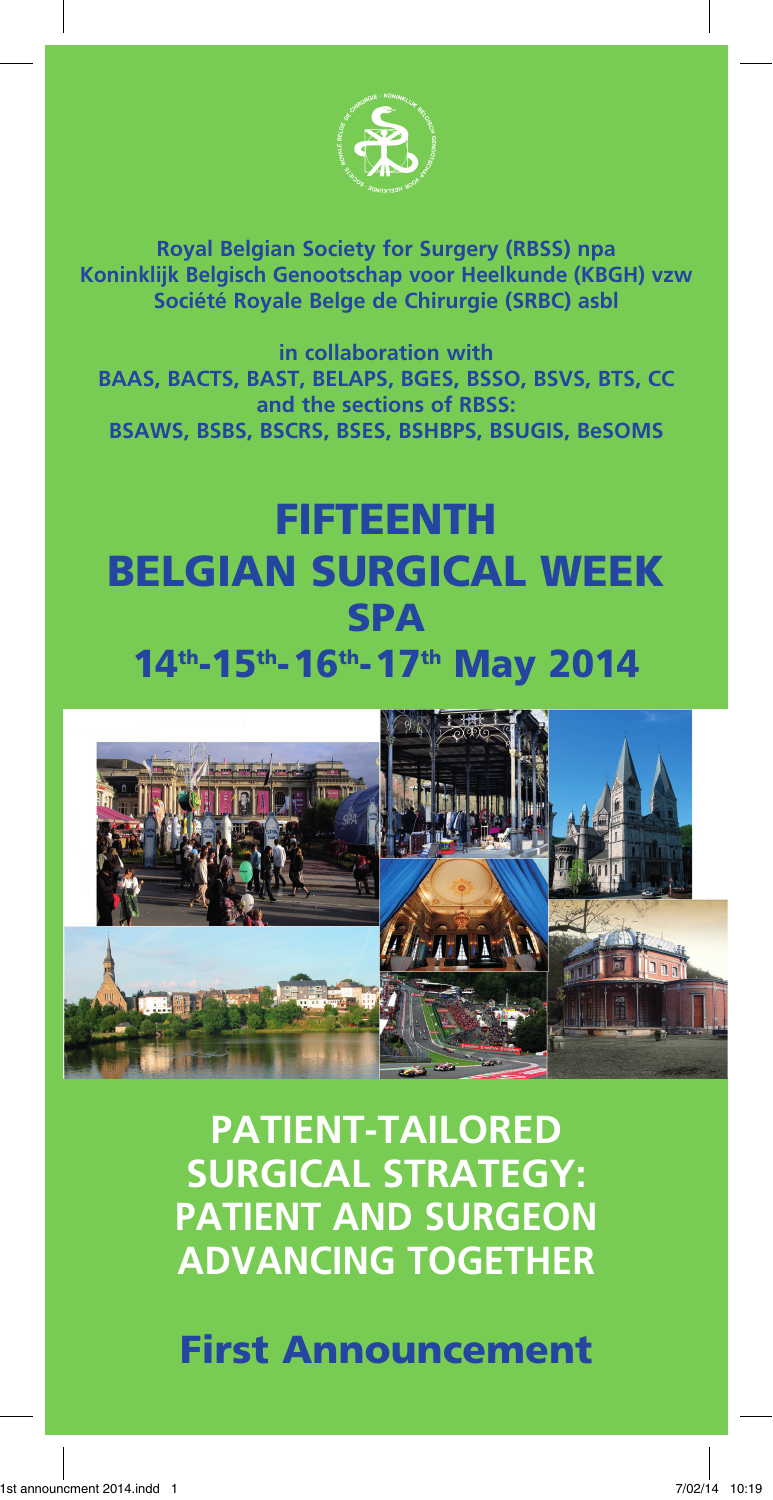# **The 15th Belgian Surgical Week is organised together with:**

Belgian Association for Ambulatory Surgery (BAAS) Belgian Association for Cardiothoracic Surgery (BACTS) Belgian Association for Pediatric Surgery (BELAPS) Belgian Group for Endoscopic Surgery (BGES) Belgian Society for Surgical Oncology (BSSO) Belgian Society for Vascular Surgery (BSVS) Belgian Association for Surgical Trainees (BAST) Belgian Trauma Society (BTS) Collegium Chirurgicum (CC)

## **and the Sections of the RBSS:**

Belgian Section for Abdominal Wall Surgery (BSAWS) Belgian Section for Breast Surgery (BSBS) Belgian Section for Colorectal Surgery (BSCRS) Belgian Section for Endocrine Surgery (BSES) Belgian Section for Hepato-Bilio and Pancreatic Surgery (BSHBPS) Belgian Section for Obesity and Metabolic Surgery (BeSOMS) Belgian Section for Upper GI Surgery (BSUGIS)

## **Scientific Secretariat**

ROYAL BELGIAN SOCIETY FOR SURGERY npa Av. W. Churchill-laan 11/30, Brussel 1180 Bruxelles Phone +32 (0)2 374 51 58 - Fax +32 (0)2 374 96 28 E-mail: amb@skynet.be Website: www.belsurg.org

## **Congress Secretariat**

### Semico nv/sa

Korte Meer 16 9000 Gent E-mail: info@semico.org Website: http://www.surgeryweek.be

2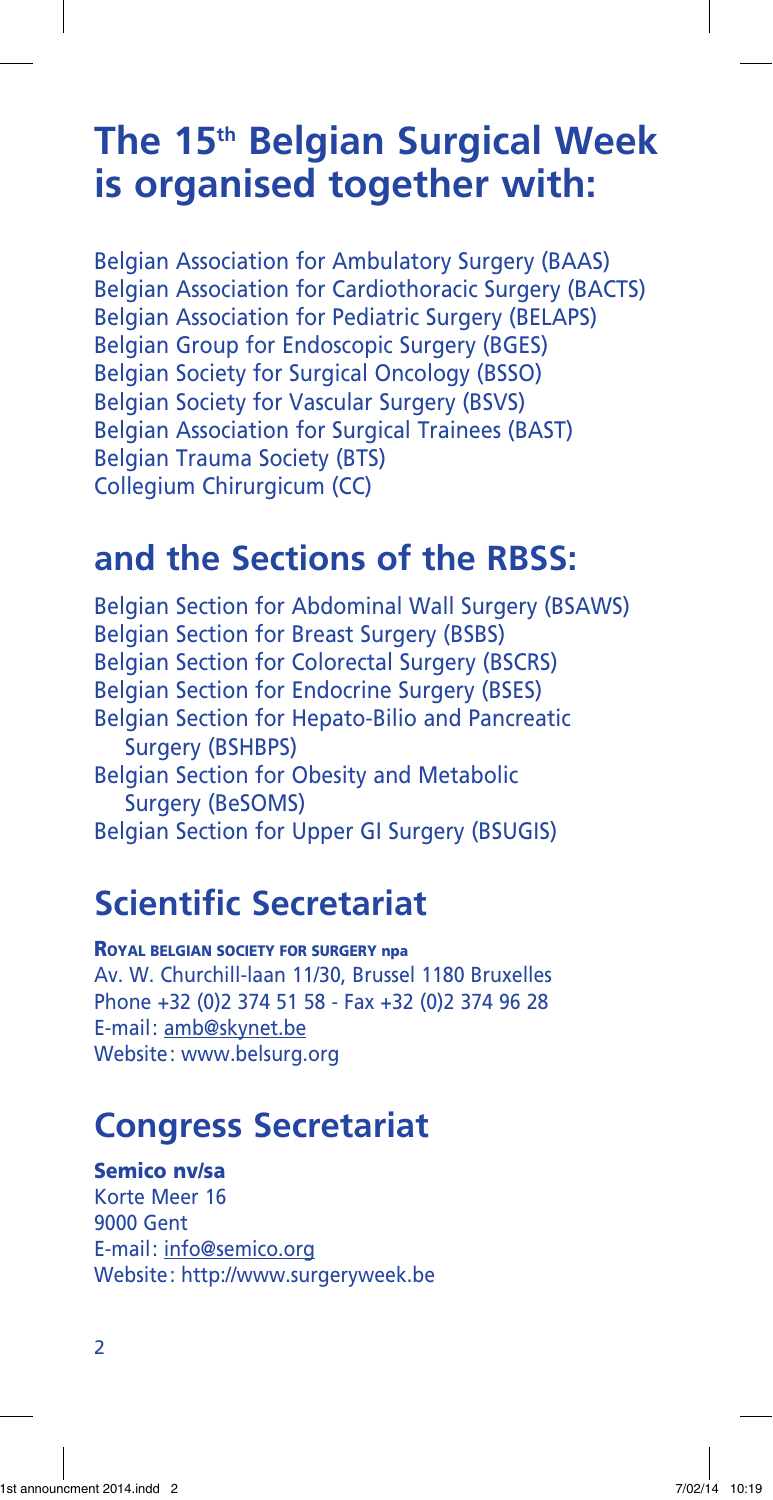# **Welcome Address**

Dear Colleagues and Friends

After the success of the BSW held in Spa in 2012, the Board of the Royal Belgian Society of Surgery has decided to return to this beautiful city for its  $15<sup>th</sup>$  edition, which will take place in the Cultural Center from Wednesday 14<sup>th</sup> May to Saturday 17<sup>th</sup> 2014.

This year's theme is:

#### **Patient tailored Surgical Strategy: Patient and Surgeon advancing together.**

At the heart of patient-centered care, lies the patient-surgeon relationship, the importance of which cannot be ignored. Built on values of trust, empathy, respect and honesty, it is the foundation on which the surgical therapeutic cooperation exists.

Bearing this in mind, the RBSS' Board thinks that it would be a good idea, in the framework of our Surgical Week, to develop the particular subject on how patients and surgeons can improve, together, surgical care.

The different sections and societies, participating in the congress, will each cover the many aspects of this topic.

At the opening ceremony, besides welcoming a British surgeon who will expose the British situation, we expect the presence of a patient who will share his/her point of view. This session will be completed with a group discussion.

This year, we have also decided that the Young Investigator's Award session, which consists of the five best scored abstracts, deserves more attention. Therefore, this session will be held within the plenary session of Friday midday. There will be no other meeting held simultaneously so we hope that all the participants will attend this session and support the candidates.

The Surgical Night is a tradition now and the dinner will be followed, like previous years, by dancing.

Also, at the Surgical Night, the winner of the Young Investigator's Award will be announced.

As previous years, the dinner and dance is offered to the Junior members of the RBSS (partners are requested to settle their meal). A quarantee payment of 25,00  $\in$ will be asked, but fully refunded upon attendance at the Surgical Night. This offer is only valid for bookings made before 30<sup>th</sup> April 2014.

Finally, the Belgian Surgical Week is the time for most general assemblies.

This is a good opportunity for you to get involved in the life of your Society. Behind every event (Belgian Surgical Week, Postgraduate courses, workshops,….) or behind any kind of surgical promotion, you will notice the effort of many colleagues.

Join them, give them a bit of your time and energy and let them know your feelings – even negative ones. Every participant is more than welcome.

We look forward to welcoming you all in Spa!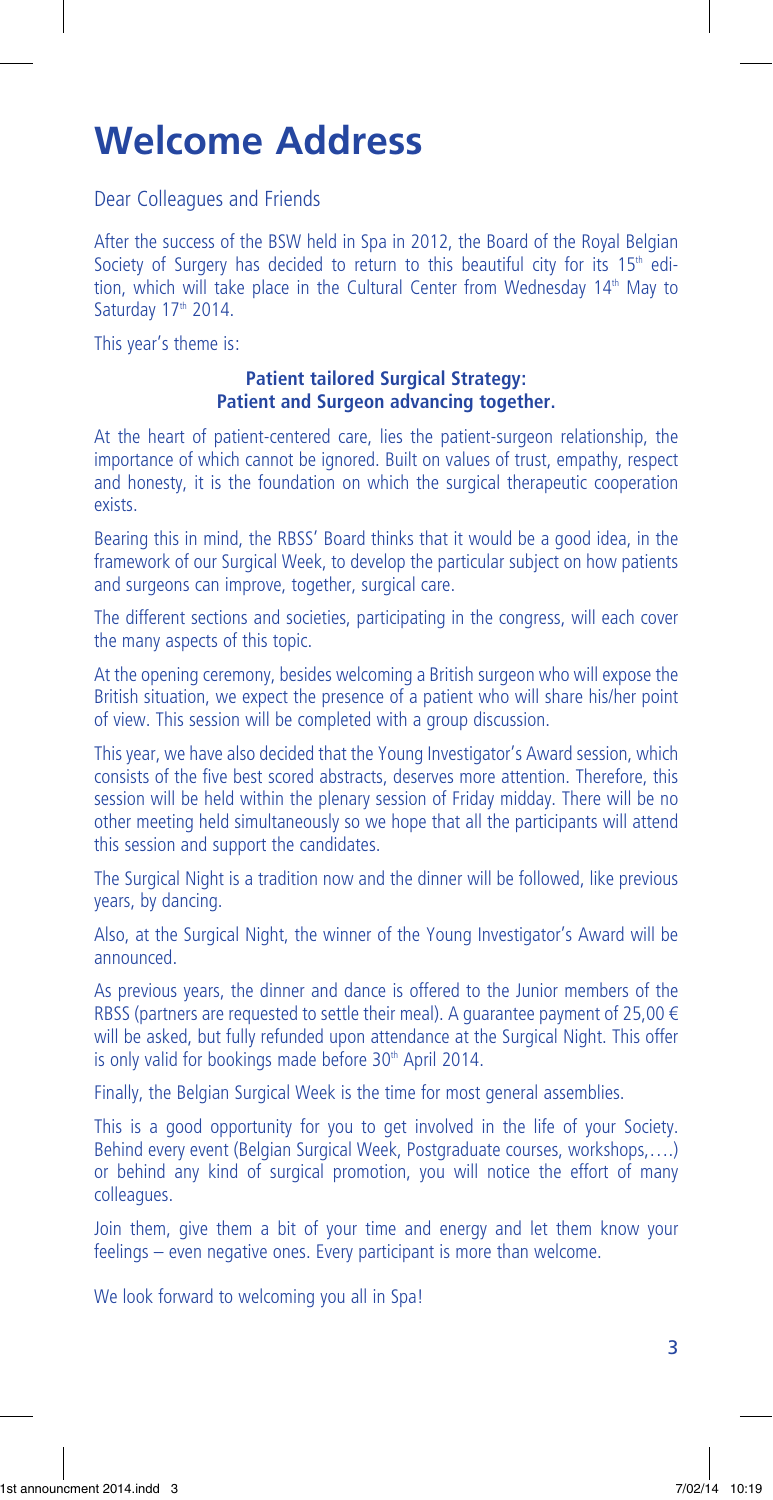

PROGRAMME AT A GLANCE

 $\overline{\phantom{a}}$ 

 $\overline{\phantom{a}}$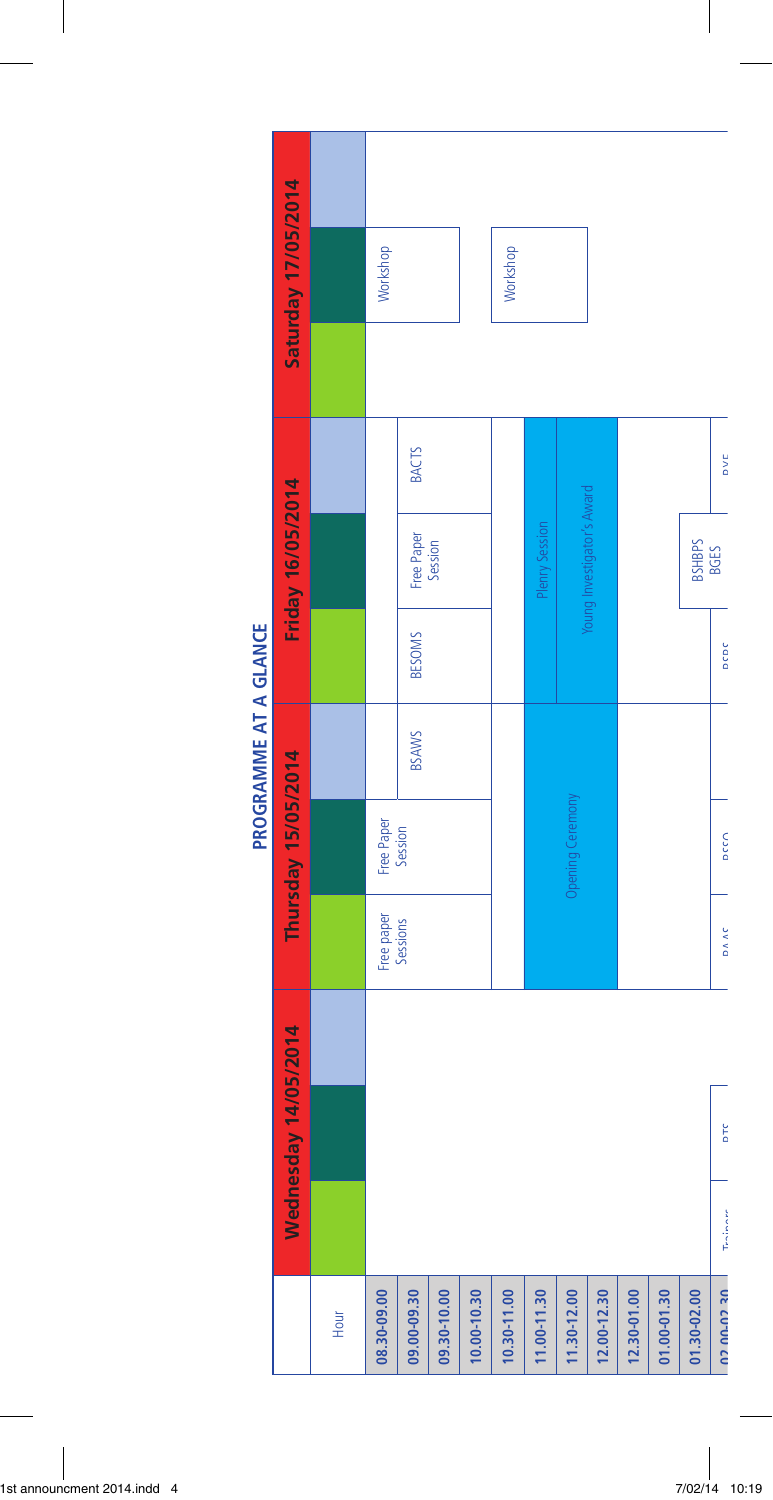

Deadline for submission:  $28^{\text{th}}$  February 2014

 $\overline{\phantom{a}}$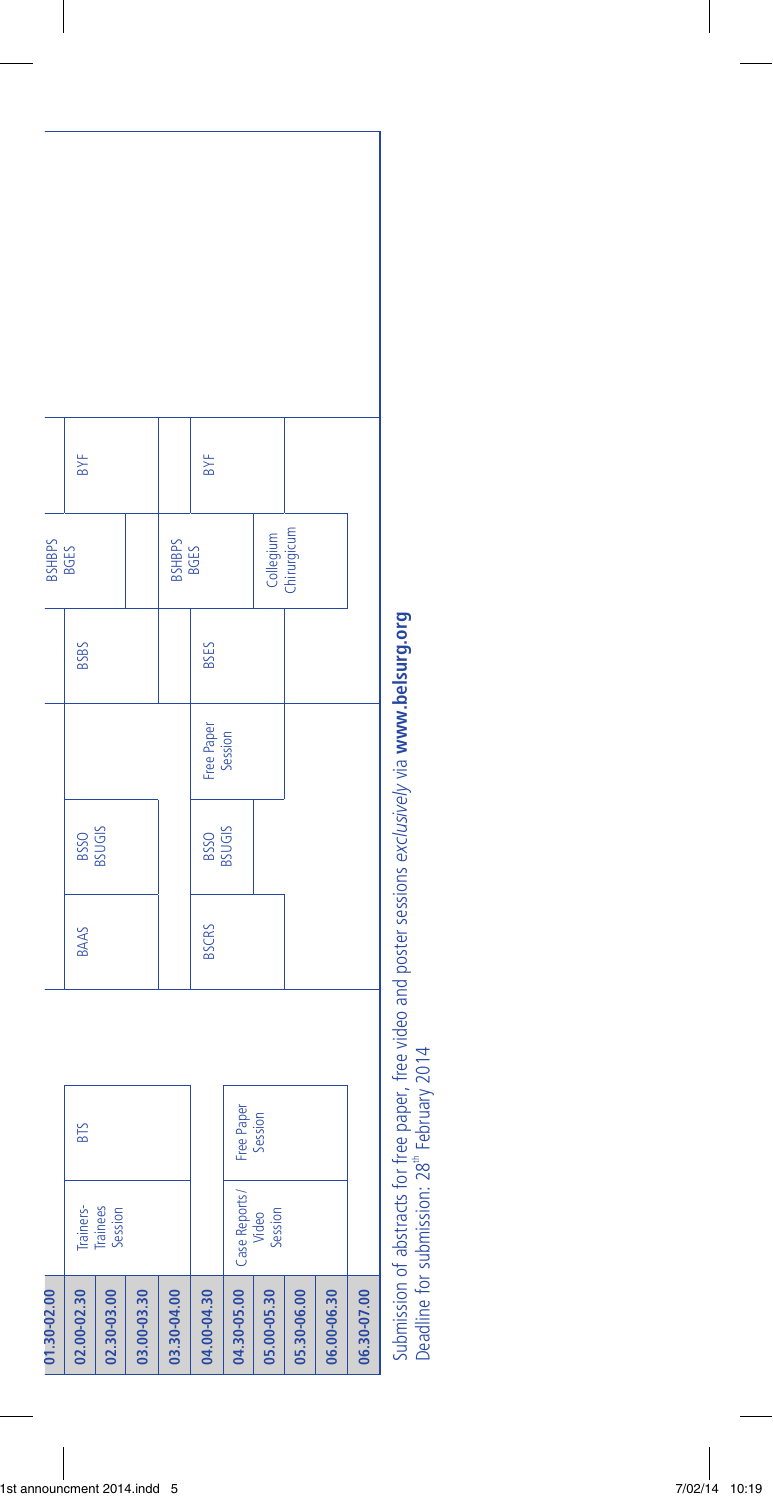## **General Information**

Date: Wednesday 14<sup>th</sup> until 17<sup>th</sup> May, 2014

**Venue:** Spa, Cultural Centre rue Servais 8 4900 Spa Tel.: 087 77 30 00

**Language:** The official language of the Congress is English. Simultaneous translation is NOT provided.

**Accreditation:** An application for accreditation has been submitted (also for ethics).

**Liability:** In registering for the Congress, participants agree that neither the Congress Committee nor the Organisers assume any liability whatsoever. Participants and sponsors should therefore organise their own health and personal insurances.

**Exhibition:** An exhibition highlighting medical and surgical equipment, pharmaceutical products and books, will be held during the Congress. Access to the exhibition is free for all participants.

**Coffee and Lunch:** Coffee and tea will be available during the breaks between sessions and a light lunch is included in the registration fee.

**Surgical Night on Friday 16th May 2014**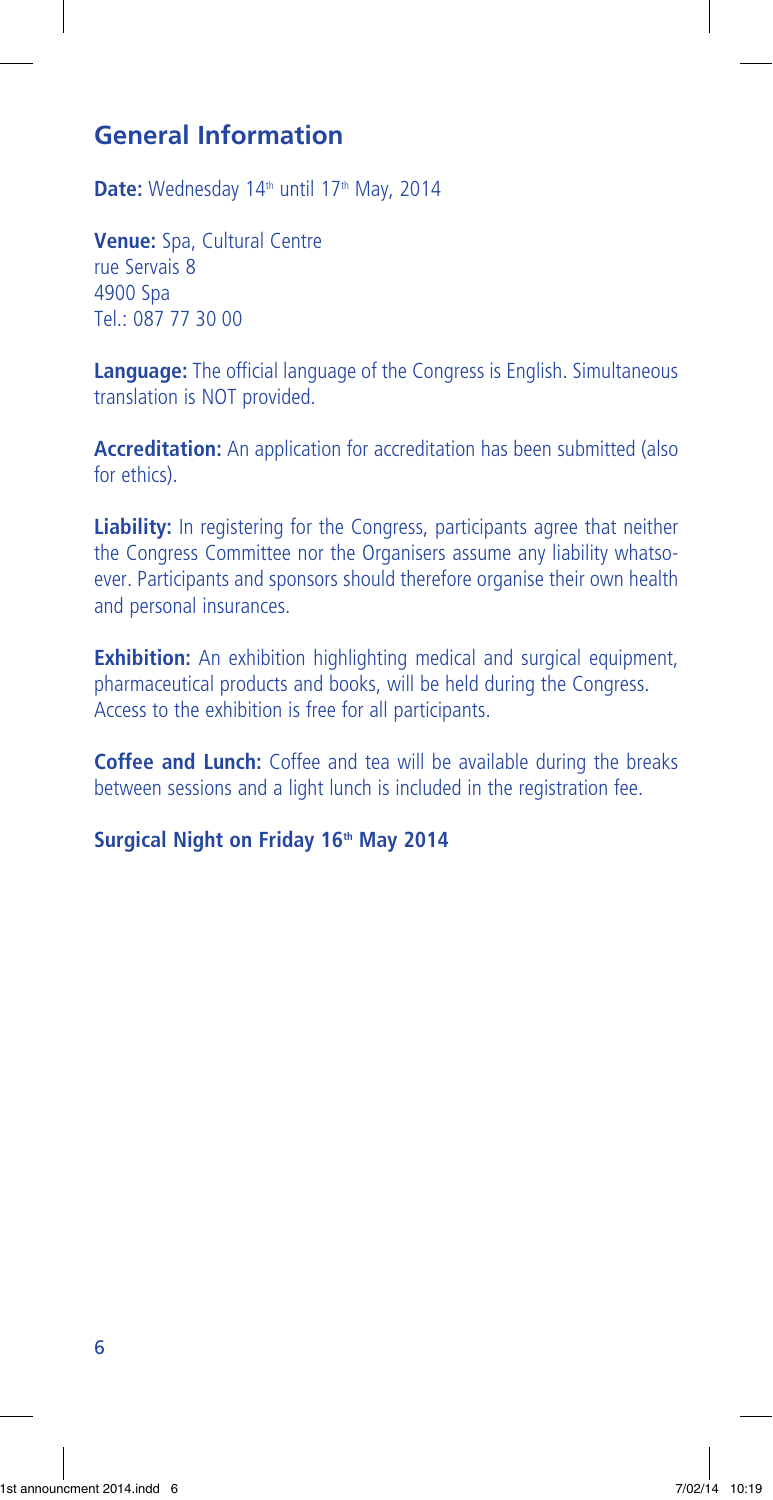## **Registration via the website**

| <b>Registration Fee (Euro)</b>      | Until      | As from    |
|-------------------------------------|------------|------------|
| Lunches included                    | 15/04/2014 | 16/04/2014 |
| <b>Surgeons</b>                     |            |            |
| Members RBSS 4 days                 | 170,00     | 230,00     |
| Members RBSS 1 day                  | 110,00     | 150,00     |
| Non-Members 4 days                  | 290,00     | 340,00     |
| Non-Members 1 day                   | 160,00     | 210,00     |
| <b>Trainees</b>                     |            |            |
| Members RBSS 4 days                 | 100,00     | 150,00     |
| Members RBSS 1 day                  | 60,00      | 110,00     |
| Non-Members 4 days                  | 170,00     | 220,00     |
| Non-Members 1 day                   | 120,00     | 170,00     |
| <b>Patients</b> 1 day               | 60,00      | 110,00     |
| Saturday 4 <sup>th</sup> (no lunch) | 50,00      | 90,00      |
| Surgical Night on Friday            |            |            |
| <b>Surgeons</b>                     | 55,00      | 55,00      |
| Trainees*                           | 25,00      | 25,00      |

\* The Surgical Night is offered to the RBSS' Junior members (partners are requested to settle their dinner). A guarantee payment of 25.00 € will be asked, but refunded upon attendance at the Surgical Night. The offer is only valid for reservations made before  $30<sup>th</sup>$  April 2014.

Titular members of the RBSS receive a 25,00€ discount on their registration fee.

Non-Members have the possibility to participate at the reduced "membership registration" rate on condition that they become affiliated and pay their RBSS 2014 registration **on site** (50,00€ for trainees, 200,00€ for surgeons).

### **Registration includes:**

- Participation in the Congress
- **n** The congress bag containing the programme and abstract book, certificates and congress documents
- **n** Lunches, coffee as indicated in the programme

#### **Payment**

- $\blacksquare$  By bank transfer onto account number IBAN: BE 54 737028717497 of 'Congress RBSS' BIC: KREDBEBB
- <sup>n</sup> By credit card: all major credit cards are accepted.

#### **Registration (only registrations through the web will be taken into account)**

The complete programme of the congress and the registration form will be available in due course on **www.belsurg.org** or **http://www.surgeryweek.be**.

7